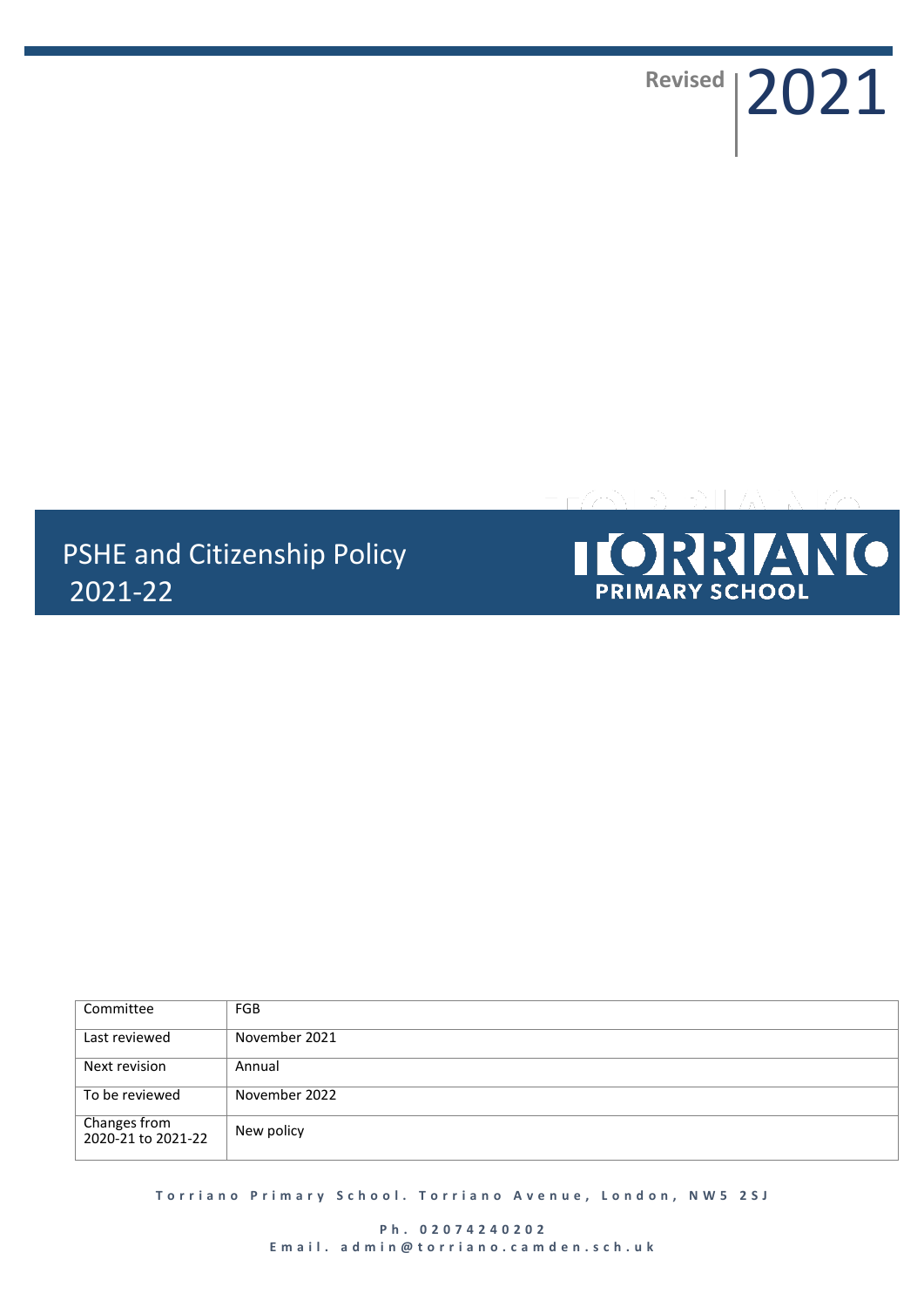# Purpose

- This policy further sets out:
- Our approach to integrating statutory Relationships Education and Health Education within a comprehensive PSHE curriculum, in line with non-statutory programmes of study.
- Our overall aims for delivering PSHE
- Our definitions for Relationships Education and Health Education
- Guidance for staff and outside visitors about approaches, organisation and content for our PSHE curriculum
- Information for parents and carers about what is taught and when in PSHE,
- Guidance for monitoring and evaluating PSHE, including arrangements for policy review
- **•** Citizenship

# Policy Development

This policy was developed in consultation with Camden Learning. We have taken account of the;

- Statutory guidance on Relationships Education, RSE and Health Education (DfE Feb 2019)
- Camden's example policy June 2021
- Equality Act 2010 and the Public Sector Equality Duty
- Ofsted Inspection framework with particular reference to safeguarding and the judgement on personal development, behaviour and welfare (Ofsted September 2016)
- Providing fundamental British values as part of SMSC in schools, (DfE November 2014)
- Keeping Children Safe in Education (Updated January 2021)

# Links to other policies

This policy should be read alongside other related policies:

- Behaviour Policy
- Relationships, Health and Sex Education
- Child Protection and Safeguarding,
- Online safety Policy
- Equalities Policy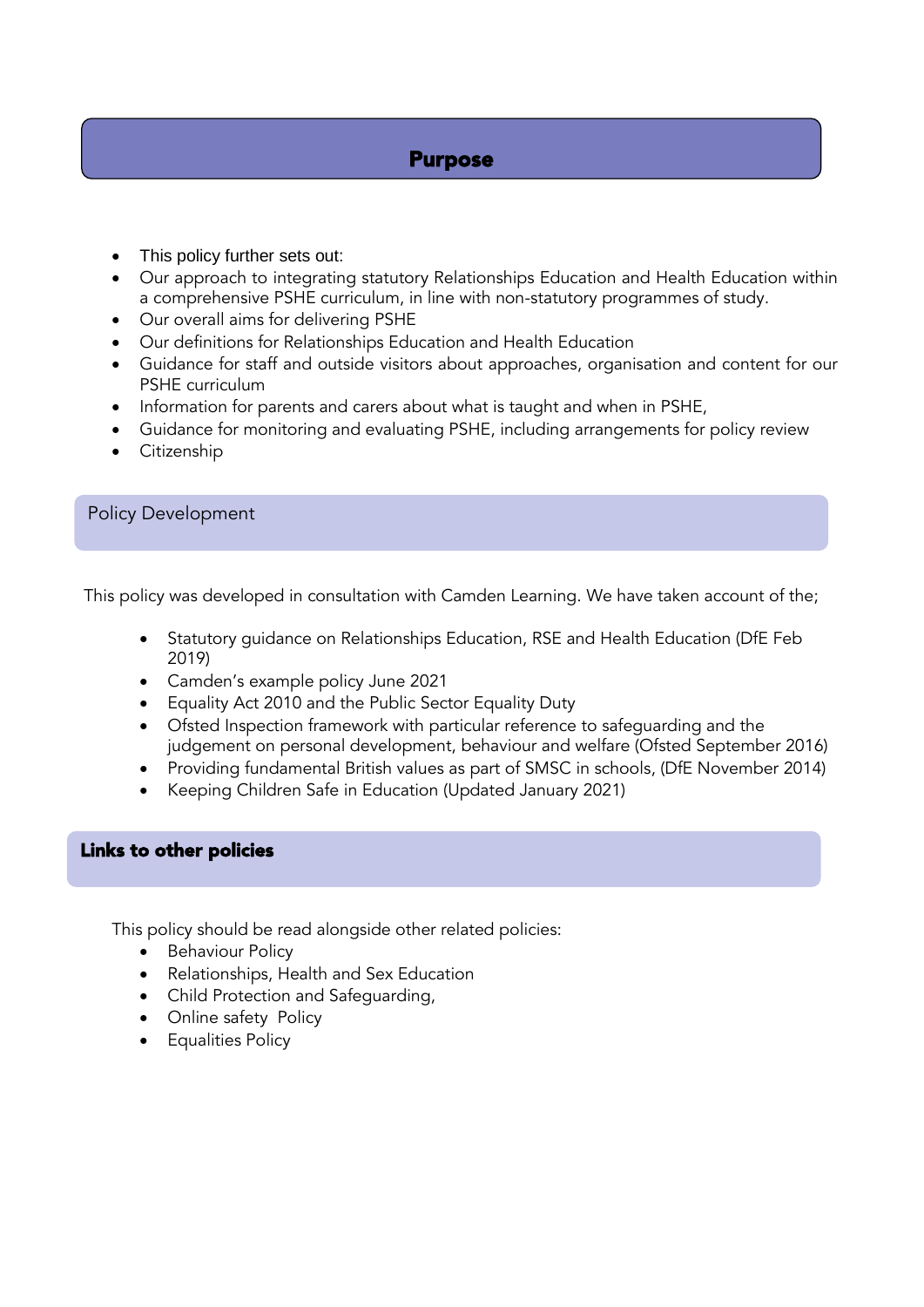### Compliance with Statutory Requirements

Guidance from the DfE under sections 34 and 35 of the Children and Social Work Act 2017 makes Relationships Education and Health Education statutory in all Primary schools. Our policy complies with the following statutory requirements and recommendations, in delivering our PSHE curriculum:

Relationships Education is compulsory in all Primary Schools (or those pupils receiving Primary Education) – this includes academies, free schools and independent schools

Health Education is compulsory in all Primary and Secondary Schools (or those pupils receiving Primary or Secondary Education) – this includes all academies and free schools but not independent schools as PSHE is already statutory in these schools.

In addition to statutory requirements, the DfE continues to recommend that all primary schools should have a Sex Education programme tailored to the age and the physical and emotional maturity of the pupils.

As a school we are fully complying with the DfE recommendation to deliver Sex Education beyond statutory Relationships, Science and Health Education requirements. As such we are referring to Relationships Education throughout this policy as Relationships and Sex Education (RSE)

#### **Definition of PSHE and Citizenship**

PSHE and citizenship are a *planned* part of the curriculum that is also reflected in whole school activities and experiences. It brings together the statutory elements of Health Education and Relationships Education, and the non-statutory aspects which include Sex Education not covered by statutory Science, and citizenship

#### Relationships Education:

"Relationships Education is learning about the physical, social, emotional and legal aspects of human relationships. These include friendships, family life and relationships with other children and adults. Relationships Education supports our children to be happy, healthy and safe in their connections and interactions with others, now and in the future."

#### Health Education:

"Health Education is learning about the characteristics of good physical health and mental wellbeing and the equally important role that each of these play in our everyday lives. It explores the important role that physical health has on our mental health and vice versa. Health Education supports our children to be happy, healthy and safe in their health-related choices and behaviours, both physically and mentally, now and in the future."

Citizenship education provides 'knowledge, skills and understanding' to 'play a full and active part in society' [\(National Curriculum 2014\)](https://www.gov.uk/government/publications/national-curriculum-in-england-citizenship-programmes-of-study/national-curriculum-in-england-citizenship-programmes-of-study-for-key-stages-3-and-4).

The citizenship curriculum helps children:

 Explore and develop attitudes and values to become informed, active and responsible citizens. develop political literacy and explore social and moral issues,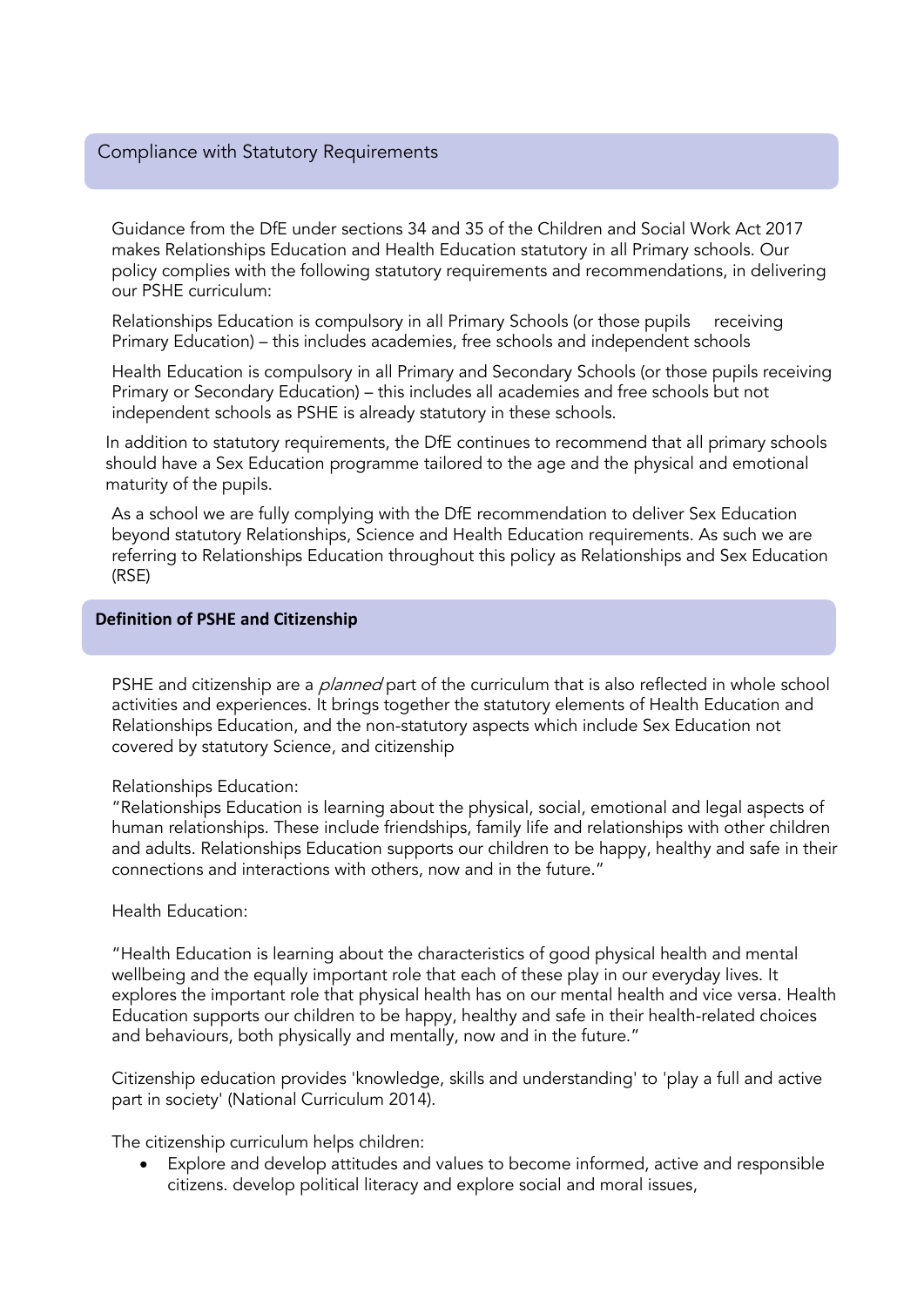Distinguish right from wrong and to make a positive contribution to their local, national and global communities.

It covers rights and respect for rights, democracy, pupil participation in school life, the rule of law, respecting difference and local and global communities and how to prevent prejudice and discrimination.

Citizenship is a natural place for many of the current requirements around SMSC, British Values, Safeguarding and the Prevent Duty.

# Why teach PSHE and Citizenship?

We believe that our work on PSHE and Citizenship contributes to our school being a healthy school by enabling children to:

- Make choices to live healthy lives
- Stay safe
- Develop self-esteem and confidence
- Make a positive contribution
- Respect one another
- Make and maintain positive relationships

Our PSHE and Citizenship curriculum enables us to fulfil our statutory duties to:

- Provide a broad and balanced curriculum
- Promote the spiritual, moral, cultural, mental and physical development of pupils at the school, and of society
- Promote the values of democracy, the rule of law, individual liberty and mutual respect and tolerance described by the DfE as fundamental British Values
- Prepare pupils at the school for the opportunities, responsibilities and experiences of later life
- Promote pupil wellbeing and community cohesion
- safeguard pupils
- Meet the Public Sector Equality Duty to eliminate discrimination, advance equality of the DfE guidance September 2013 on PSHE Education states that "it is an important and necessary part of all pupils' education. All schools should teach PSHE Education, drawing on good practice". It is expected that all schools make provision for PSHE Education."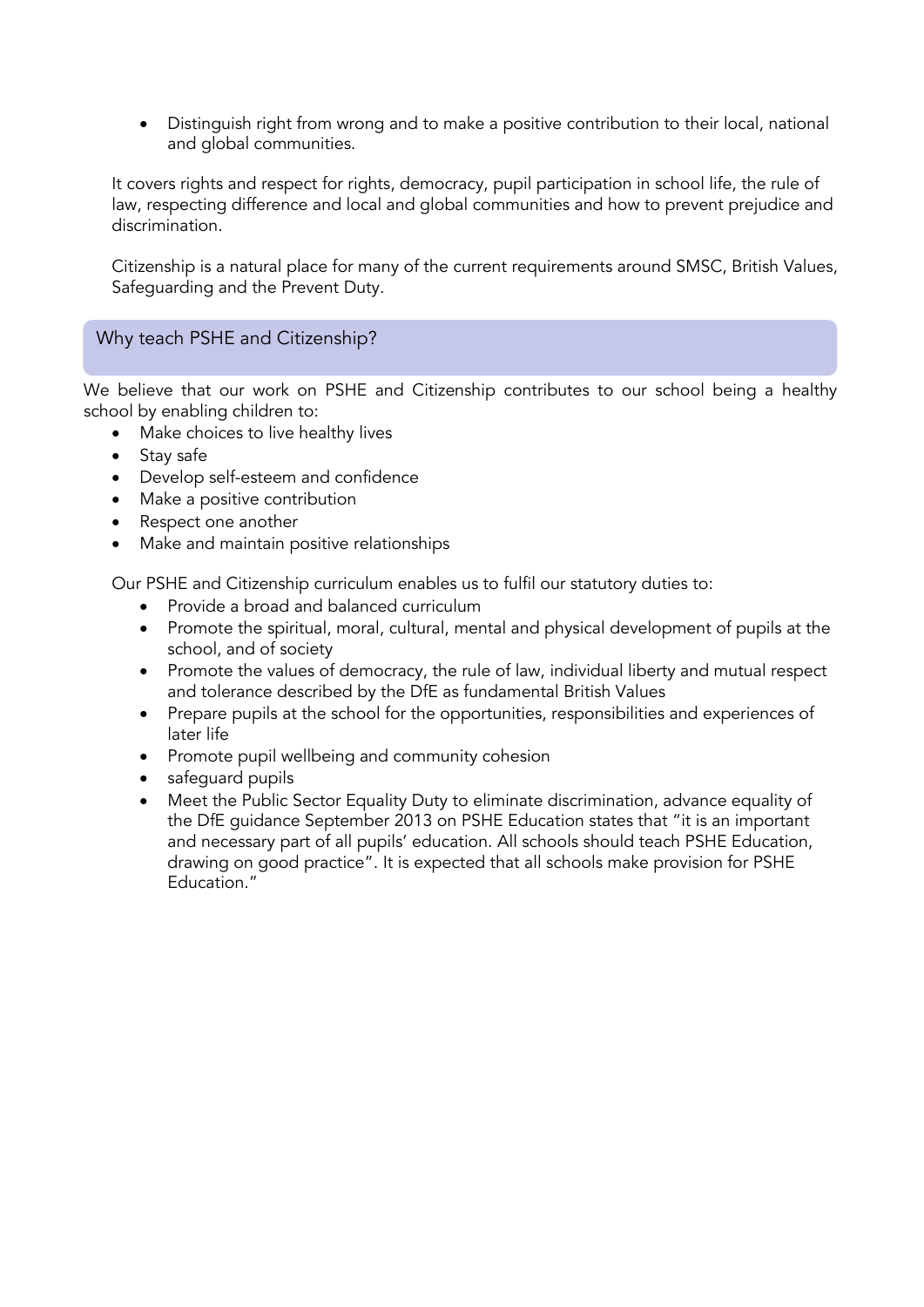# An Inclusive Approach through a Moral and Values Framework

As an inclusive school we value difference and diversity within our school community and the wider world. As such PSHE is delivered within the context of our school aims, values and moral framework, and equal opportunities policy, taking into account the following considerations:

The school has duties under the Equalities Act, British Values, and the Ofsted framework and must reflect British Law.

- Different faiths, beliefs, cultures and sexual orientation should be tolerated and not be the cause for prejudicial or discriminatory behaviour
- Respect for ourselves and others helps develop understanding of the need for nonexploitation within relationships
- We all have rights, duties and responsibilities, we need to know what these are and have the ability to exercise them
- Children are growing up in a diverse world and will need to be able to work, live and play with people from all backgrounds
- Some pupils and staff will identify as LGBT+
- Families can include single parent families, LGBT parents, families headed by grandparents, adoptive parents, foster parents/carers amongst other structures
- Some children may have a different structure of support around them (for example: looked after children or young carers.

We believe that pupils should receive comprehensive, balanced and accurate information that relates to their needs. The personal beliefs and attitudes of teachers will not influence the teaching of any elements of PSHE. For example, care is taken to ensure there is no stigmatisation of children based on their different home circumstances when teaching about the importance of marriage, or stable relationships, for family life and bringing up children

In exploring their own feelings and attitudes, and those of peers and the wider society, our pupils are able to develop values on which to base decisions about relationships, health and living in the wider world.

# Aims of PSHE and Citizenship

This policy outlines our commitment to providing pupils with the knowledge, skills and attributes needed to manage their lives, now and in the future. Delivering a broad and balanced life-skills PSHE curriculum is essential for us in helping our children to stay healthy and safe, while preparing them to make the most out of school, work and life. Through quality delivery, our PSHE programme aims to develop:

- confident individuals who know and understand how to live safe, happy, healthy, fulfilling lives;
- young people who are able to maintain positive, respectful and healthy relationships, within which they can thrive personally and socially;
- responsible citizens who understand they have rights and responsibilities that help them make a positive contribution to society; and
- successful learners who enjoy overall learning, making progress and achieving success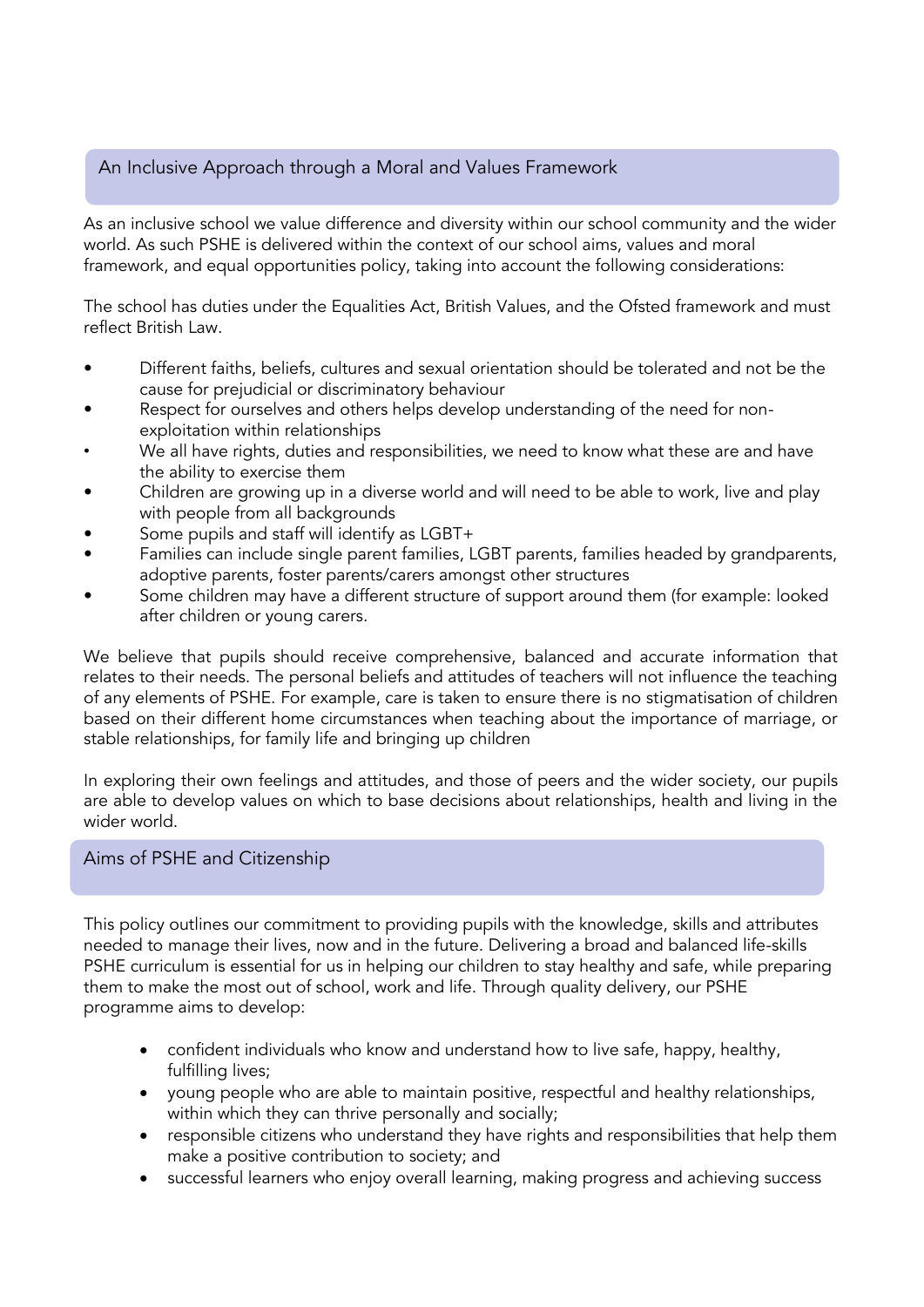These aims will be achieved by providing pupils with the knowledge, skills, attitudes and attributes to be able to:

- develop confidence to talk, listen and think about feelings and relationships
- address concerns and correct misunderstandings and be able to protect themselves and ask for help
- develop skills to make and maintain positive relationships
- develop positive attitudes and values and respect differences in opinions
- develop a positive self-image and high self esteem
- gain accurate knowledge and understanding about sexuality and relationships
- develop personal responsibility for one's actions
- know where to get confidential advice and support

We want pupils to gain knowledge and information, explore attitudes and values and develop skills to help them live healthy, safe, fulfilling and responsible lives.

In particular the outcomes of our PSHE and Citizenship scheme of work aim to help our pupils:

- Understand and manage their emotions
- Make and maintain effective relationships
- Value and respect themselves and others
- Get on with one another and not to bully others
- Respect equality and diversity and be sensitive to the needs of others
- Appreciate the range of religious and ethnic identifies in the UK
- Contribute to the school and local community
- Be responsible for their behaviour and learning
- Feel confident about themselves and their abilities and be positive about learning
- Make informed decisions that lead to a safe and healthy lifestyle
- Deal with problems positively and know where to get help
- Be resilient and able to resist pressure
- Be assertive and keep themselves safe
- Take responsibility for themselves and the environment around them
- Know the importance of managing money
- Develop enterprising skills
- Understand the importance of rights and respect for rights

# Early Year and Foundation Stage (EYFS)

PSHE and Citizenship in Key Stage 1 builds on children's prior experiences in the EYFS where teaching and learning are cross-curricular taking a holistic view of the child's needs.

PSHE and Citizenship links most directly to these 3 areas of learning and development within the Foundation Stage:

Personal, Social and Emotional Development: Children's personal, social and emotional development (PSED) is crucial for children to lead healthy and happy lives, and is fundamental to their cognitive development.

Physical development: Physical activity is vital in children's all-round development, enabling them to pursue happy, healthy and active lives.

Understanding the world involves guiding children to make sense of their physical world and their community.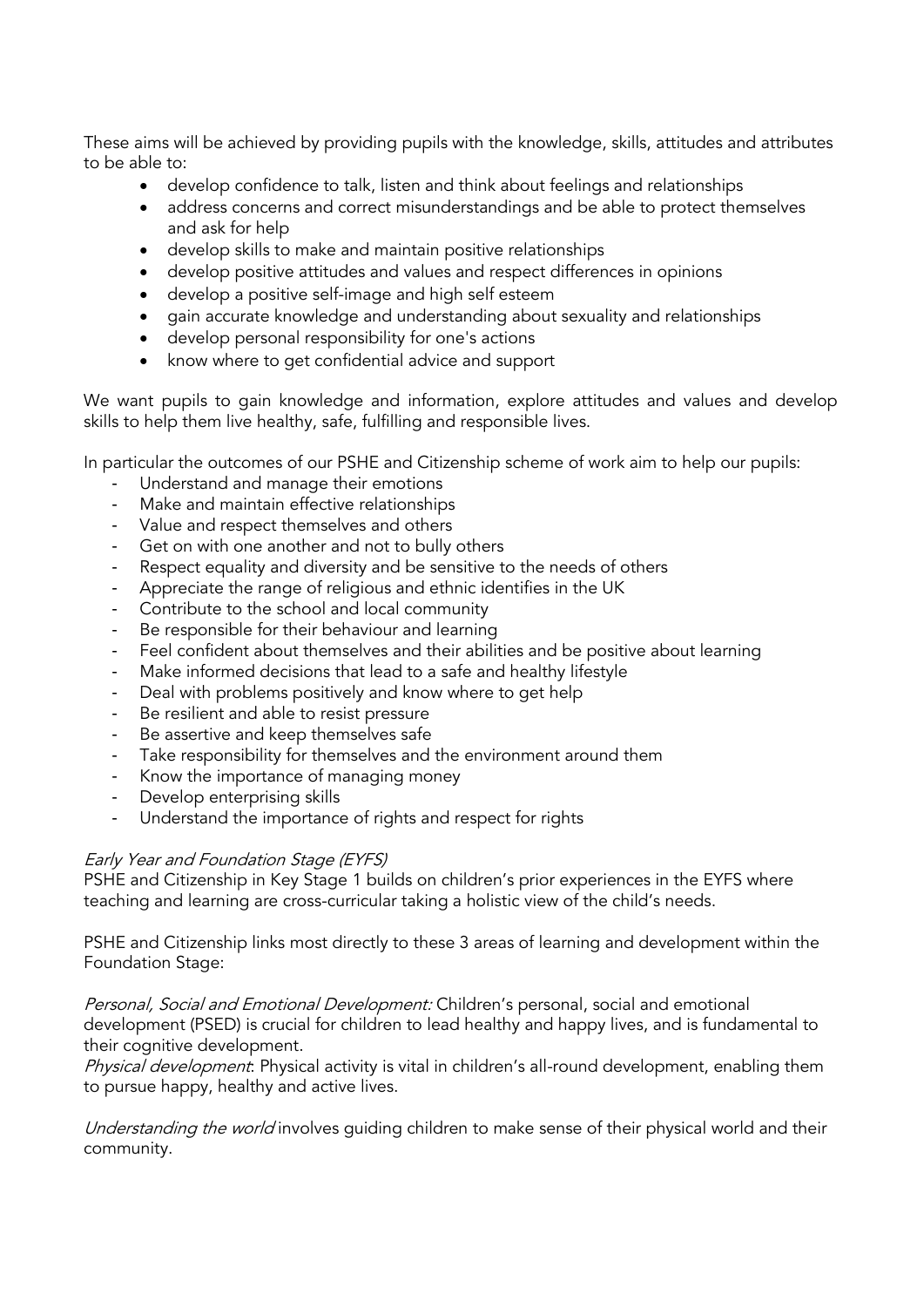# Content of PSHE and Citizenship

Where relevant we may use health and wellbeing data to inform us about priorities for the school and the views of staff, parents and pupils.

Statutory content:

Relationships Education (KS 1 & 2: age 5-11 years)

- Families and people who care for me
- Caring Friendships
- Respectful Relationships
- Online Relationships
- Being Safe

Science Curriculum (contributes to Sex Education within RSE)

Key Stage 1 (age 5-7 years)

- Identify, name, draw and label the basic parts of the human body and say which part of the body is associated with each sense
- Notice that animals, including humans, have offspring which grow into adults
- Describe the importance for humans of exercise, eating the right amounts of different types of food, and hygiene

Key Stage 2 (age 7-11 years)

- Describe the life process of reproduction in some plants and animals
- Describe the changes as humans develop to old age
- Recognise that living things produce offspring of the same kind, but normally offspring vary and are not identical to their parents
- recognise the impact of diet, exercise, drugs and lifestyle on the way their bodies function

Health Education (KS1 & 2: age 5-11 years)

- Mental Wellbeing
- Internet Safety and Harms
- Physical Health and Fitness
- Healthy Eating
- Drug, Alcohol and Tobacco
- Health and Prevention
- Basic First Aid
- The Changing Adolescent Body (Puberty)

Non-Statutory Content:

- Living in the Wider World (KS1&2: age 5-11 years)
- Economic Wellbeing
- Being a Responsible Citizen
- Careers

These topics are explored at different levels as relevant to different years.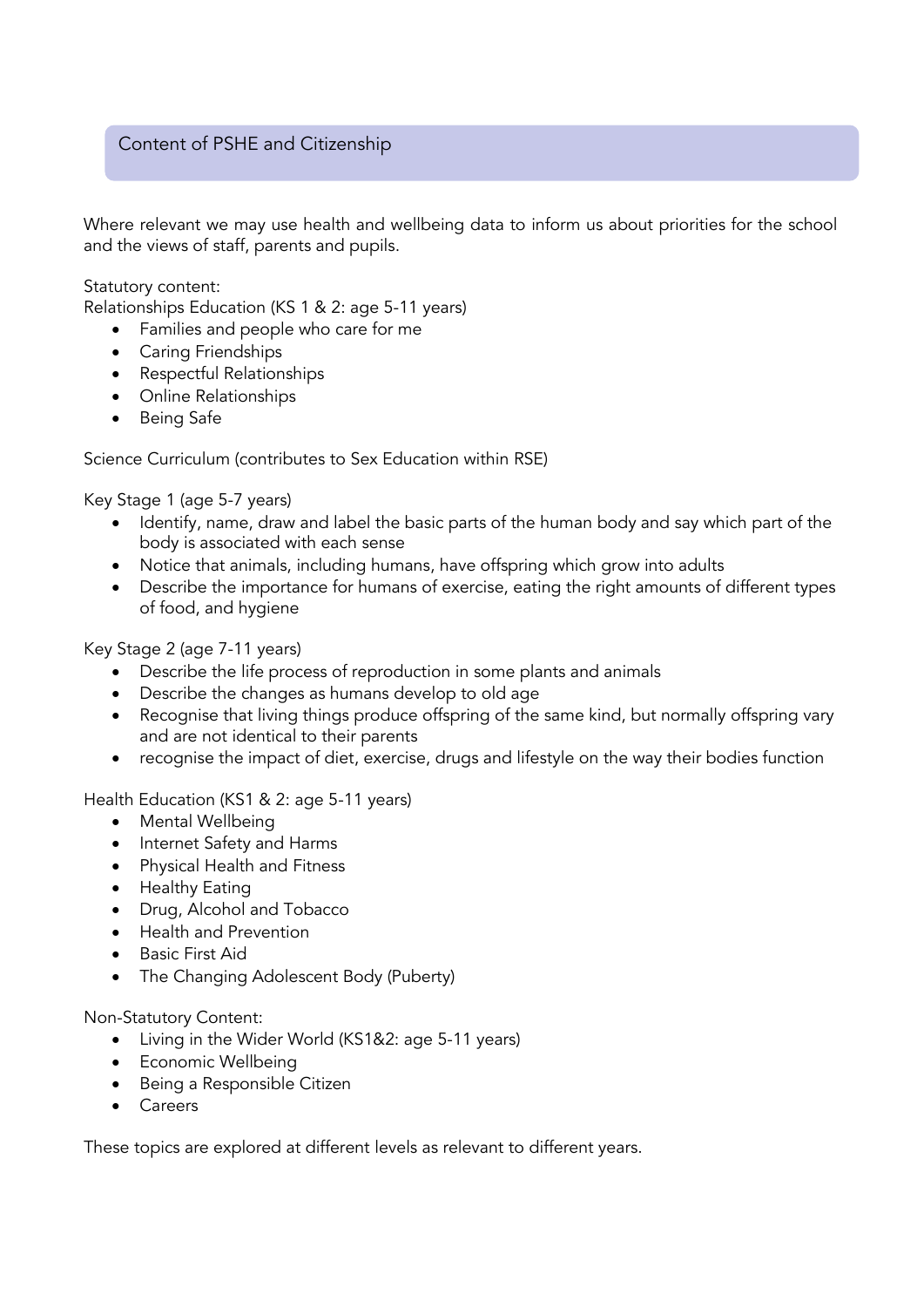# Sex Education and the right to withdraw children

In this school we teach some sex education that is in addition to the science national curriculum and sex education is defined as teaching about sexual intercourse in the context of learning about how a baby is made and a basic understanding of pregnancy and how the baby develops. This is taught in Year 6, usually by the class teacher.

We hope that parents and carers will support this important part of children's education and we will make sure that all parents and carers know what we will be teaching and when. However we understand that some parents may want to educate their children about these particular aspects of sex education and parents have the right to request that their child is withdrawn.

# Please view our Relationships, Health and Sex Education Policy for more information about this.

Our scheme of work is based on the Camden Scheme of work which we have adapted to reflect the needs of children at the school.

In order to ensure that the teaching programme reflects the views of pupils we

- consult the school council about what is taught
- involve pupils in evaluating the programme
- assess pupils' prior knowledge before starting some topics to ensure it is relevant to their needs e.g. drug education
- take account of any health-related data available in school or locally as relevant e.g. packed lunch audit, data from the National Child Measurement Programme

# Where it is taught

PSHE and Citizenship is taught through a range of planned opportunities across the curriculum, a weekly lesson and weekly circle time. We also organise themed weeks which are mapped across the curriculum which complement and enrich, but do not replace, our planned PSHE teaching programme.

This is supported and enhanced through opportunities throughout the school that are a valuable contribution which support children's personal and social development e.g. Day for Change, Send my Friend Campaign, Children's Mental Health Week, Anti Bullying Week, Black History Season.

We also promote our aims for PSHE and Citizenship through displays in class throughout the school e.g. showing positive messages about equality and diversity and showing what children are learning in PSHE and Citizenship.

PSHE and citizenship is also covered by other subjects

- Science and PE-healthy lifestyles
- English- using stories to consider issues related to relationships and health, as well as discussions about topical issues
- RE includes many aspects related to relationships, diversity and self-awareness
- Maths-financial capability
- Geography-citizenship work about different communities
- ICT-using databases to collate information about different opinions
- Cooking and nutrition diet for a healthy lifestyle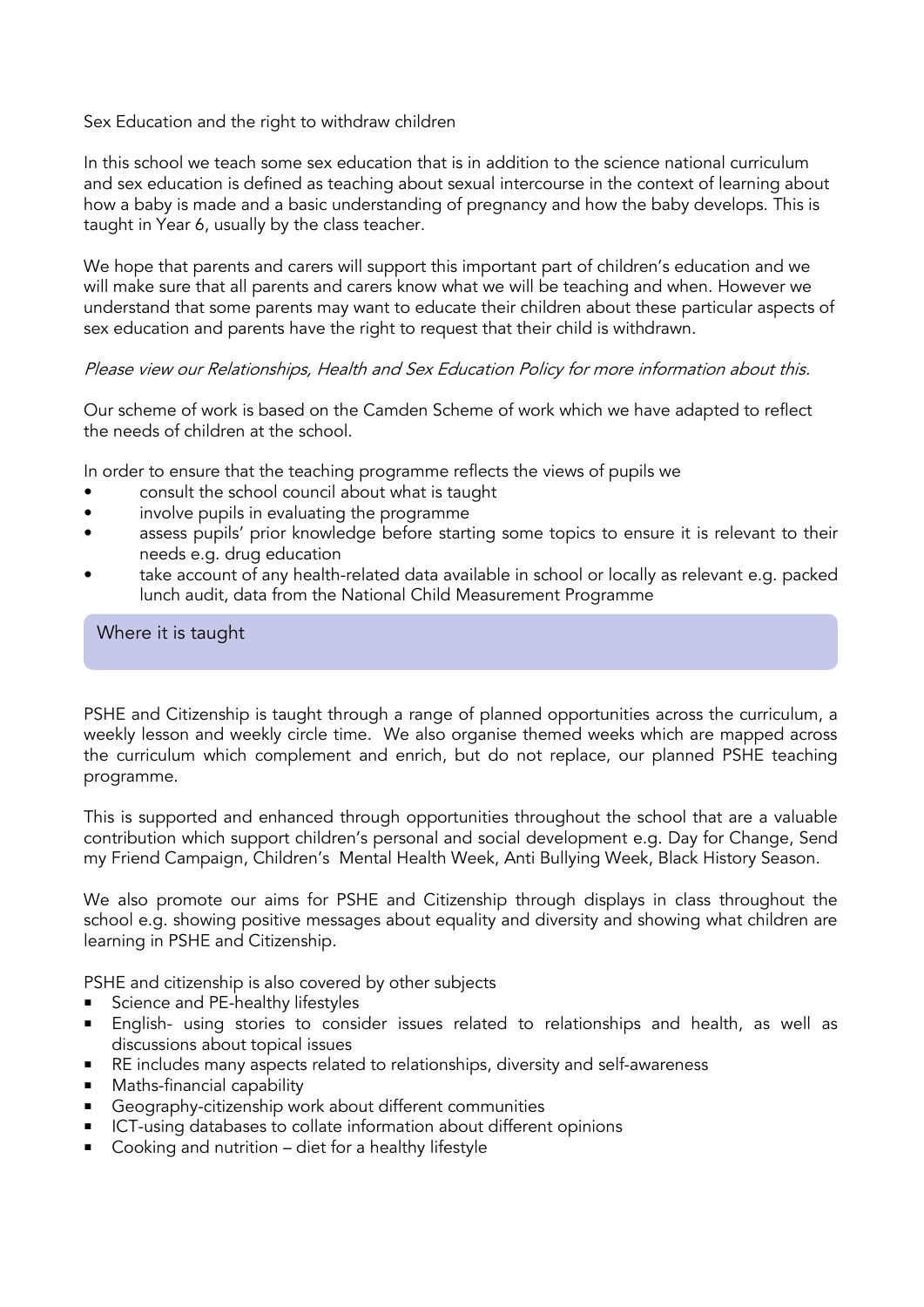# How it is taught

All class teachers teach PSHE and Citizenship and where relevant, outside visitors support and enhance the curriculum, such as parents/carers, school nurses, police, fire service, health professionals and theatre in education

All visitors are expected to work within the framework of this PSHE and Citizenship policy and the [Camden protocol for involving outside visitors-](#page-12-0) see addendum. We make the PSHE and Citizenship policy available to visitors and ask them to consider the following questions in preparation:

- What will they offer that the teachers cannot?
- How can the visitor's sessions be integrated into the PSHE and Citizenship programme, rather than a one off?
- What role will teachers play in the classroom?
- How will the sessions be evaluated?

# Teaching methods

Teachers have the same high expectations of pupils learning in PSHE and citizenship as they would in any other subject and in addition we ensure that:

- When starting a new topic we find out children's prior knowledge to help plan the teaching.
- Pupils have opportunities to express their views and listen to others and respect different beliefs and views, to research and evaluate information and make informed decisions.
- Through PSHE teachers promote the values of the school and will challenge opinions or behaviours that are prejudicial or discriminatory or are contrary to fundamental British values
- We set ground rules, particularly when teaching sensitive topics such as RE, to ensure that pupils discuss topics with respect and listen to the views of others, as well as ensuring that pupils and staff do not disclose personal information
- We use a wide range of active teaching methods so that pupils are fully engaged in learning, which include providing challenging tasks appropriate to pupils' needs, questioning, and opportunities to reflect on their learning, setting independent learning tasks, encouraging collaborative working and facilitating discussions. We use activities such as debating, drama, role-play, quizzes, web-based activities and stories
- We use a variety of high quality imaginative resources in our programme. Staff view resources before they are used to ensure that their content is appropriate, relevant and up-to-date, they reflect the diversity of the school and local community, promote positive images and avoid stereotypes eg disabled, non-stereotypical gender roles, different families including same sex parents, ethnic, religious and cultural background
- We set ground rules, particularly when teaching sensitive topics, to ensure that pupils discuss topics with respect and listen to the views of others, as well as ensuring that pupils and staff do not disclose personal information
- Through appropriate planning, involvement of support staff, resourcing and grouping and we meet the needs of all pupils, including those with special educational needs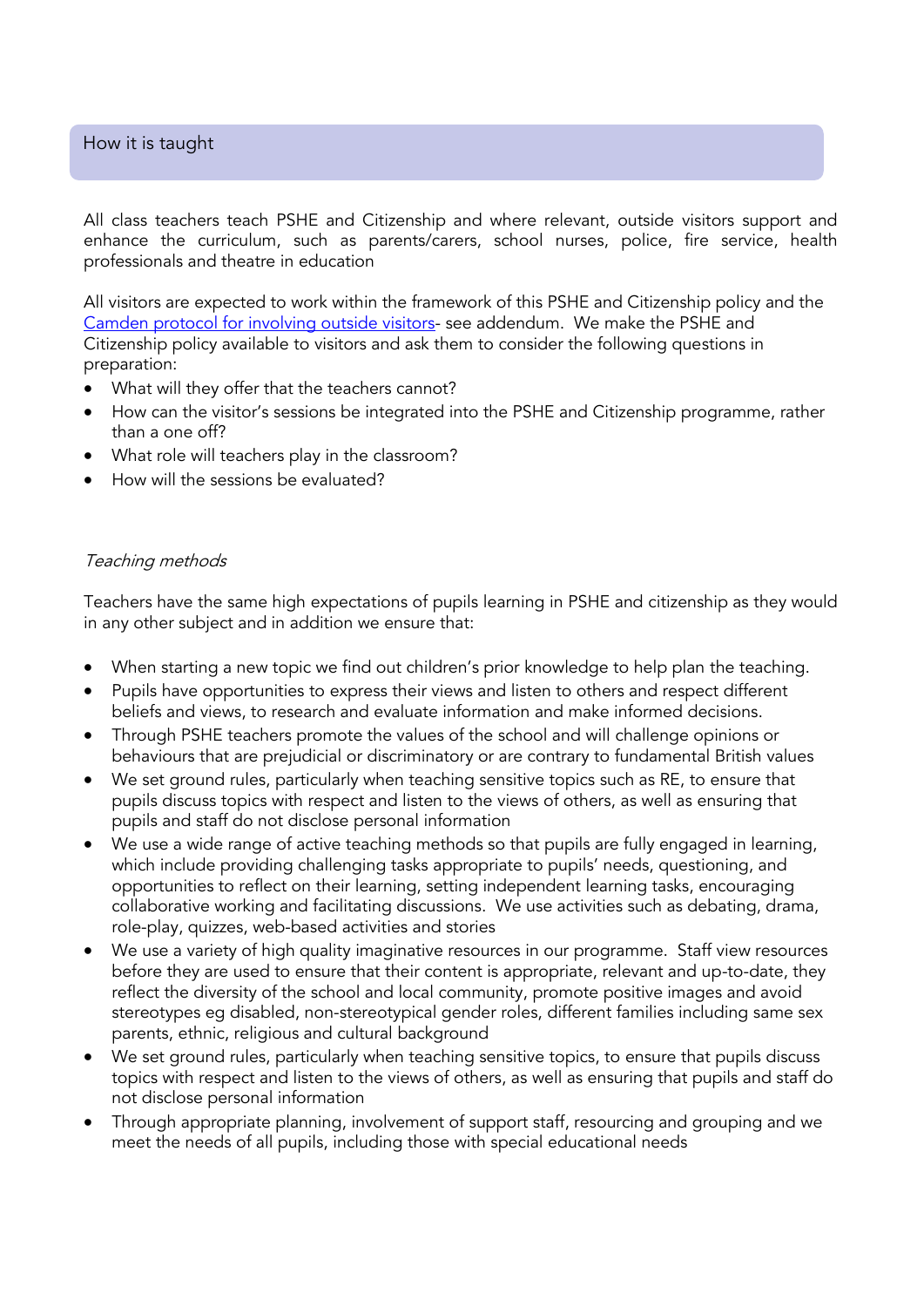- In Key Stage 2 classes we have an anonymous question box for pupils to raise questions that they may not feel comfortable about raising in class
- We will always seek to answer children's' questions, taking account of their age and maturity and the appropriateness of the question.

### Safeguarding and Child Protection

Teachers cannot promise pupils complete confidentiality. Teachers are clear to pupils what can and can't be kept confidential. If a pupil was to talk to staff about a personal situation, and staff were concerned that they were at risk they will follow the school's child protection procedures.

#### Assessing Pupil Progress

We recognise the importance of effective assessment of learning in PSHE and citizenship and use it to inform planning and consolidate or accelerate learning where appropriate. Assessment can also be used to identify vulnerable pupils who may benefit from additional support such as building self-esteem or one to one support. In PSHE and Citizenship we assess

- what knowledge and understanding pupils have gained and its relevance to their lives
- what skills pupils have developed and are able to put into practice
- how pupils' feelings and attitudes have been influenced and changed

Assessment in PSHE education should not be about levels or grades, passing or failing. The model of assessment that is most meaningful in PSHE education is ipsative assessment. Ipsative assessment compares the pupil's results against his or her previous results against their previous performance. The benchmark against which progress is measured is the pupil's own starting point; not the performance of others or the requirements of an exam syllabus. This gives us the following model for assessing any learning in PSHE education:

A model for assessment in a series of lessons



# **1 Baseline** assessment Carry out a baseline

assessment before starting a new 'piece of learning' (which might be a single lesson or series of lessons constituting a 'module' or 'topic').

#### 2 Assessment for Learning  $(AfL)$

Build AfL into the lesson(s) to gauge understanding, adapt teaching, promote and maximise learning. Strategies might include building on the baseline assessment, structured questioning, mini-plenaries between activities, feedback and feed forwards.

#### **3 Assessment of Learning** (AoL)

At the end of the 'piece of learning', measure progress from the starting point (AoL). Use this to evidence progress and inform future teaching.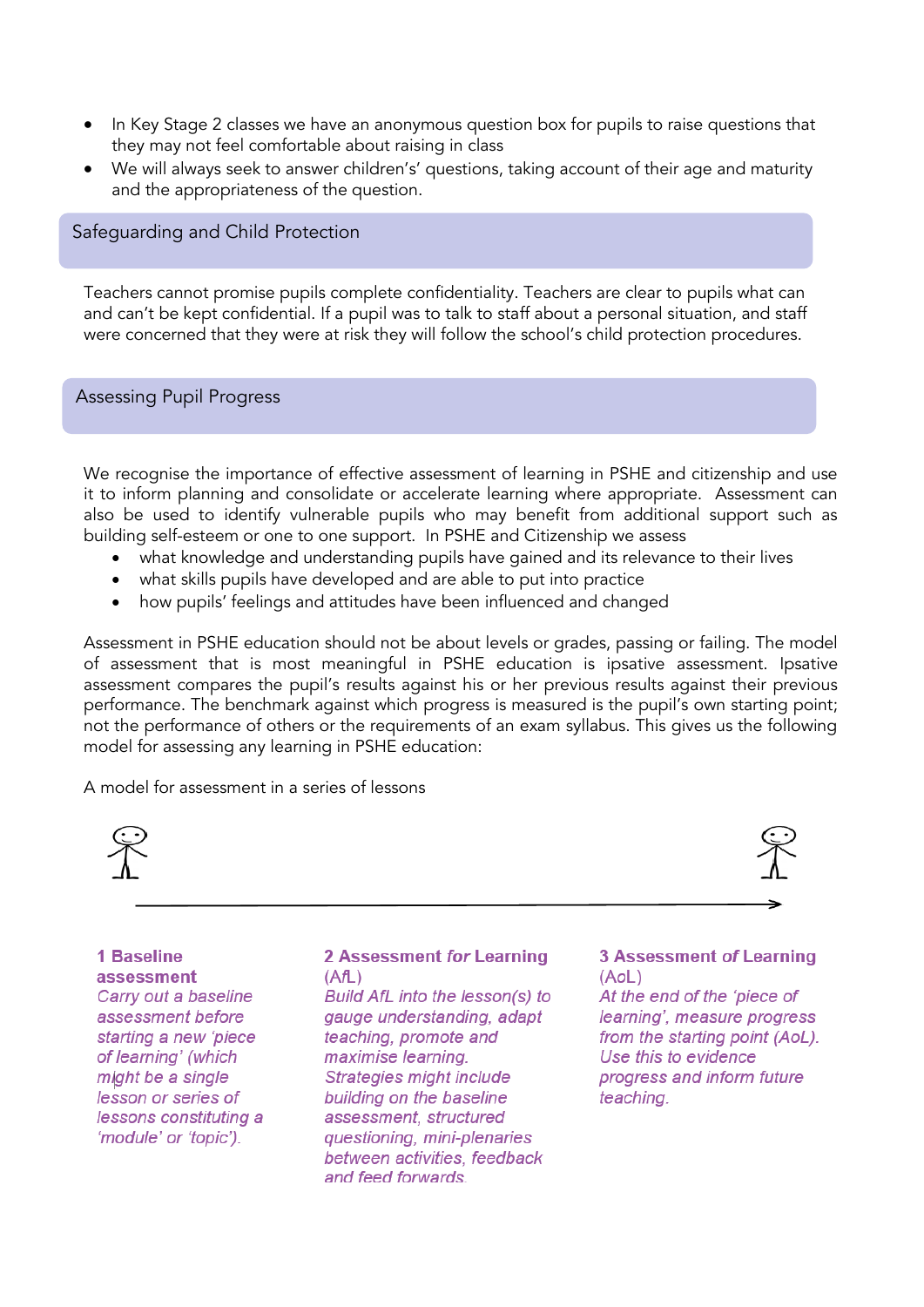We also identify wider needs through surveys e.g.

- Pupil Attitudes to School Survey (PASS)
- Annual Pupil Surveys
- Pupil focus groups
- Health Related Behaviour Questionnaire (HRBQ)

# Monitoring and evaluation

#### Monitoring

We monitor PSHE and citizenship through subject reviews, self-evaluation and improvement planning to provide an accurate perspective on how PSHE and citizenship is being delivered and can be further improved.

The PSHE Co-ordinator or senior manager with responsibility for monitoring, is responsible for the overall monitoring of the quality of PSHE and Citizenship which includes:

- Discussions with children
- Looking at a sample of pupils' work and classroom environment
- Feedback from PSHE and Citizenship co-ordinator, class teachers and pupils about what has been covered
- Discussions at staff meetings
- Discussions at governor curriculum meetings
- Learning walks

Our School Improvement Plan includes PSHE and Citizenship and this is monitored.

### Evaluation

We plan opportunities to regularly evaluate PSHE and citizenship.

Pupils participate in a range of activities including:

- Questions and participatory activities at the end of lessons or units of work e.g. to find out pupils' views about particular activities/resources/lessons
- Questionnaires at the end of some units or as part of an end of year review of PSHE
- Feedback forms/discussions about particular aspects of the teaching e.g. outside visitors, Theatre in Education, peer education
- School council review PSHE and citizenship

### Teachers

- Complete feedback forms about particular aspects of the teaching e.g. outside visitors, Theatre in Education, peer education
- Have discussions in staff meetings

### Governors

We have a governor who is responsible for the oversight of PSHE and ensures that effective monitoring and evaluation of the subject is undertaken and identifies areas for development.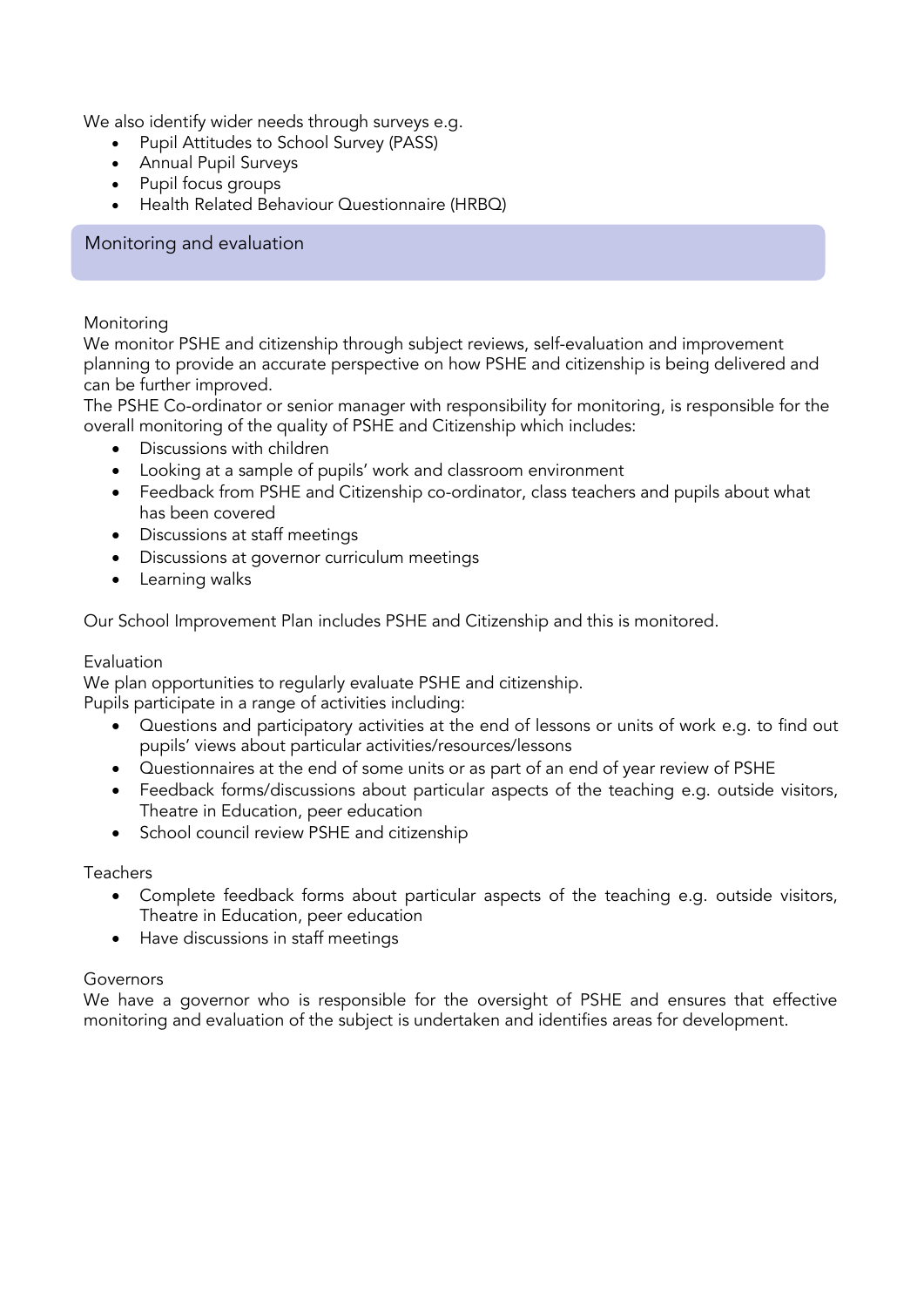# Opportunities to promote PSHE and Citizenship throughout the school

In addition to the taught programme, there are a number of activities that promote our aims and outcomes for PSHE and citizenship throughout the whole school. We develop pupils' -

- 1. Confidence, responsibility and making the most of their abilities through positive rewards systems, target setting and class responsibilities
- 2. Role as active citizens through school council, playground friends, community projects, buddy systems, peer mentoring, developing class rules/charters, engagement with the Sustainable Development Goals, charity work and consultation on school improvement plan and policies, mock elections, debates, pupil questionnaires
- 3. Healthy and safer lifestyles through the promotion of Walk to School week, Mini Health Champions, Race2Health, the Daily Mile, lunch time clubs, playground games, annual health week and monitoring school meals and packed lunches, Online Safety Stars
- 4. Good relationships and respect for differences between people by celebrating different families, cultures and communities
- 5. Following a Rights Respecting mandate throughout learning, teaching and in classroom displays

### Training and support for staff

Our aim is that teachers are confident to teach all aspects of PSHE, including SRE and other sensitive issues, and we ensure staff access high quality professional development annually on PSHE and Citizenship to keep them updated on relevant issues and to ensure they are confident to teach the full breadth of the curriculum. We participate in training and projects run by the LA and other organisations. New members of staff receive induction training on the teaching of PSHE and Citizenship. Our PSHE Lead attends Camden wide PSHE training and networks.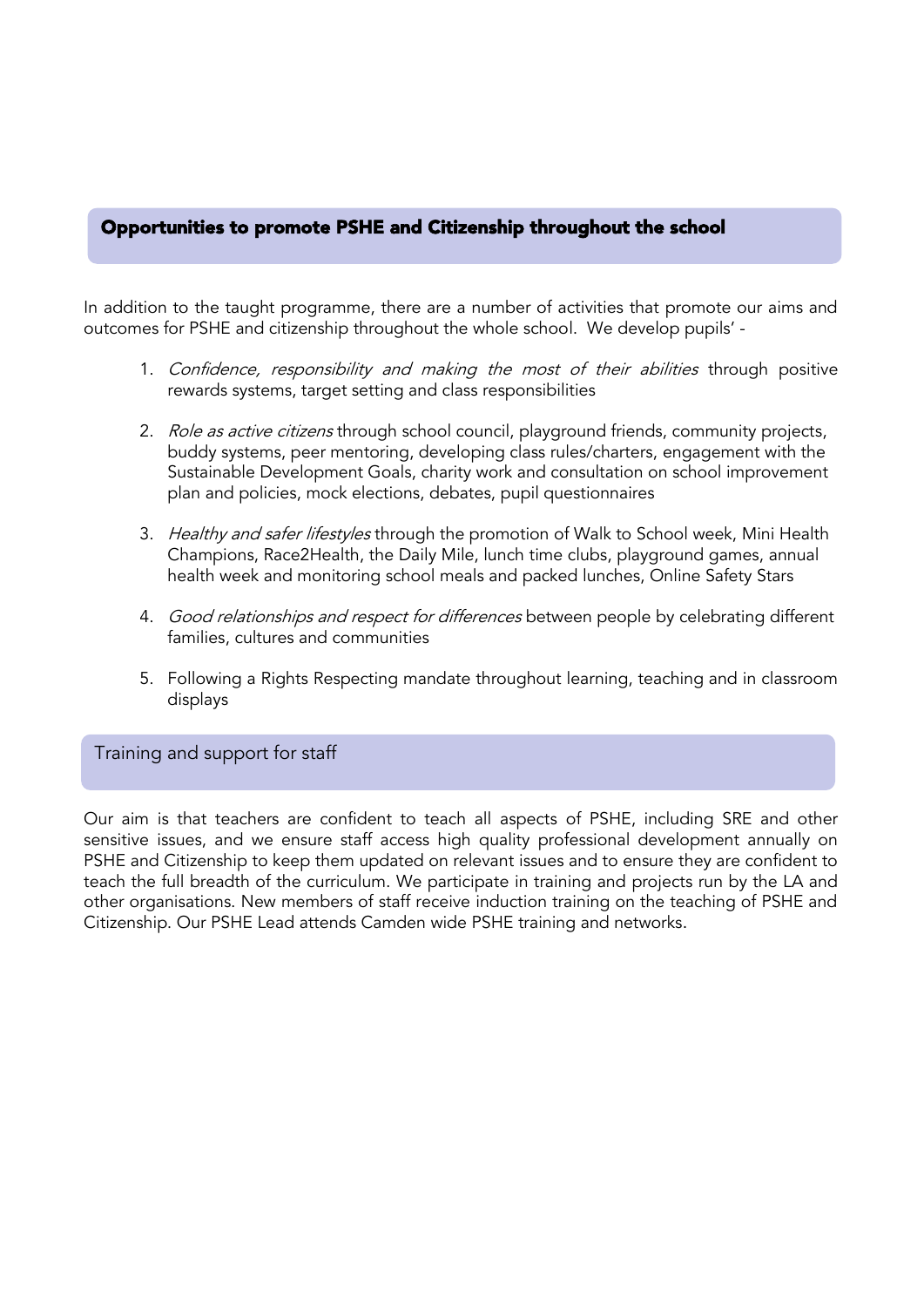#### Working with parents/carers

Our school sees the personal and social development of pupils as something that is achieved in partnership with parents and carers. We value and extend opportunities for parents and carers to be involved in PSHE and Citizenship through consultation and where appropriate specific input to the curriculum.

We also offer resources and information for parents and carers to support their children in aspects of PSHE and citizenship e.g. online safety, drug education, healthy eating and organise meeting for parents on RSE and workshops on online safety.

Dissemination of the policy

The policy is given to all parents and is available on the website. Parents and pupils new to the school are given a copy. It is in the staff handbook, the Governors' handbook and Policy reference file/online.

Any outside contributors involved in PSHE and Citizenship are sent a copy or directed to the website, prior to teaching.

Date of Policy:\_16 November 2021 Approved by governors on:

Review Date: 16 November 2022

Staff responsible for PSHE and Citizenship:

<span id="page-12-0"></span>PSHE and Citizenship Lead: Rosemary O'Brien Lead Governor: Albyn Leah Hall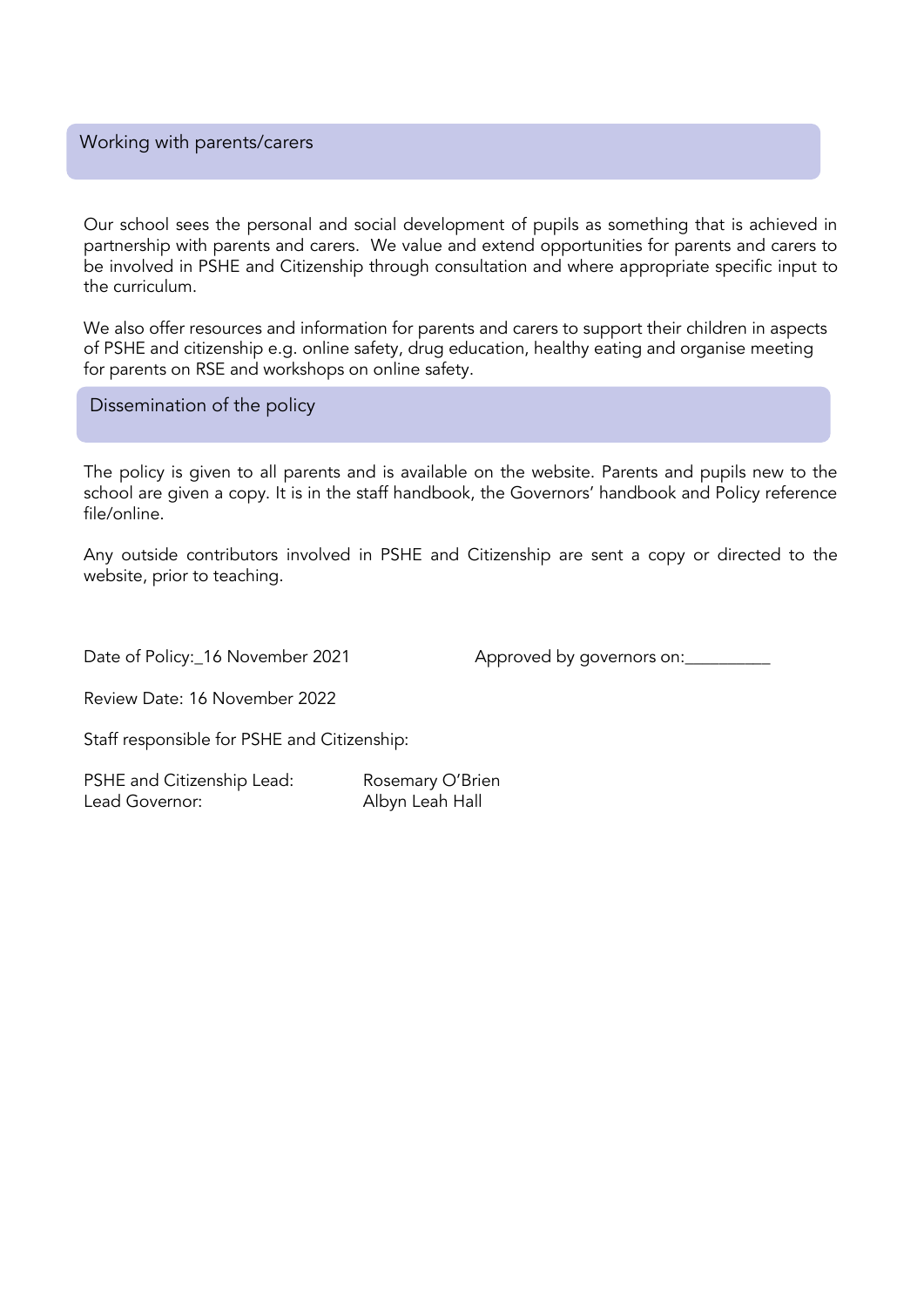#### Camden Protocol for Working with External Organisations Checklist for Schools

Before engaging the services of an organisation/visitor please ensure that you:

- 1. have considered the importance of involving a visitor/organisation that **complements and enhances** the schools planned programme or scheme of work
- 2. are confident that the visitor/organisation has **expertise** in the subject they are delivering and the **experience** and **skills** in delivering sessions to children and young people (and **qualifications** where appropriate)
- 3. have discussed with the visitor how the session fits in with the schools programme/ scheme of work

| <b>BEFORE VISIT</b>                                                                                                                                                            | $\checkmark$ when<br>achieved |
|--------------------------------------------------------------------------------------------------------------------------------------------------------------------------------|-------------------------------|
| DBS status of visitor is at the appropriate level and complies with school policy                                                                                              | П                             |
| Aims of the session agreed with the visitor/organisation                                                                                                                       | п                             |
| Professional boundaries (such as responsibility for class discipline) discussed and<br>agreed with visitor/organisation                                                        | п                             |
| Fees (if applicable) discussed and agreed with visitor/organisation                                                                                                            | П                             |
| Visitor/organisation made aware of .-<br>Number, age and gender ratio of pupils                                                                                                | П                             |
| Background, ethnicity and culture of pupils                                                                                                                                    | п                             |
| Special Education Needs (if applicable)                                                                                                                                        | п                             |
| Copies of relevant school policies made available to visitor/organisation<br>e.g. Sex and Relationship Education, Drug, Alcohol and Tobacco,<br>Anti-Bullying, Confidentiality | □                             |
| Method of evaluation discussed and agreed                                                                                                                                      | п                             |
| Relevant people know of presence and remit of visitor e.g.<br>school reception, Head Teacher, School Health Adviser/Nurse                                                      | П                             |
| Pupils informed in advance of the planned activity (if aimed at a specific group<br>reason for their inclusion explained)                                                      | п                             |
| Visitor provided with named contact                                                                                                                                            | п                             |
| Meet and greet arrangements organised                                                                                                                                          | □                             |
| Equipment/resource requirements, room layout organised (if applicable)                                                                                                         | □                             |
| Relevant staff member (i.e. class teacher) is present during session and<br>responsible for class discipline                                                                   | п                             |
| Activity meets Health and Safety guidelines                                                                                                                                    | □                             |
| Teachers supporting session clear about purpose and content of session                                                                                                         | п                             |